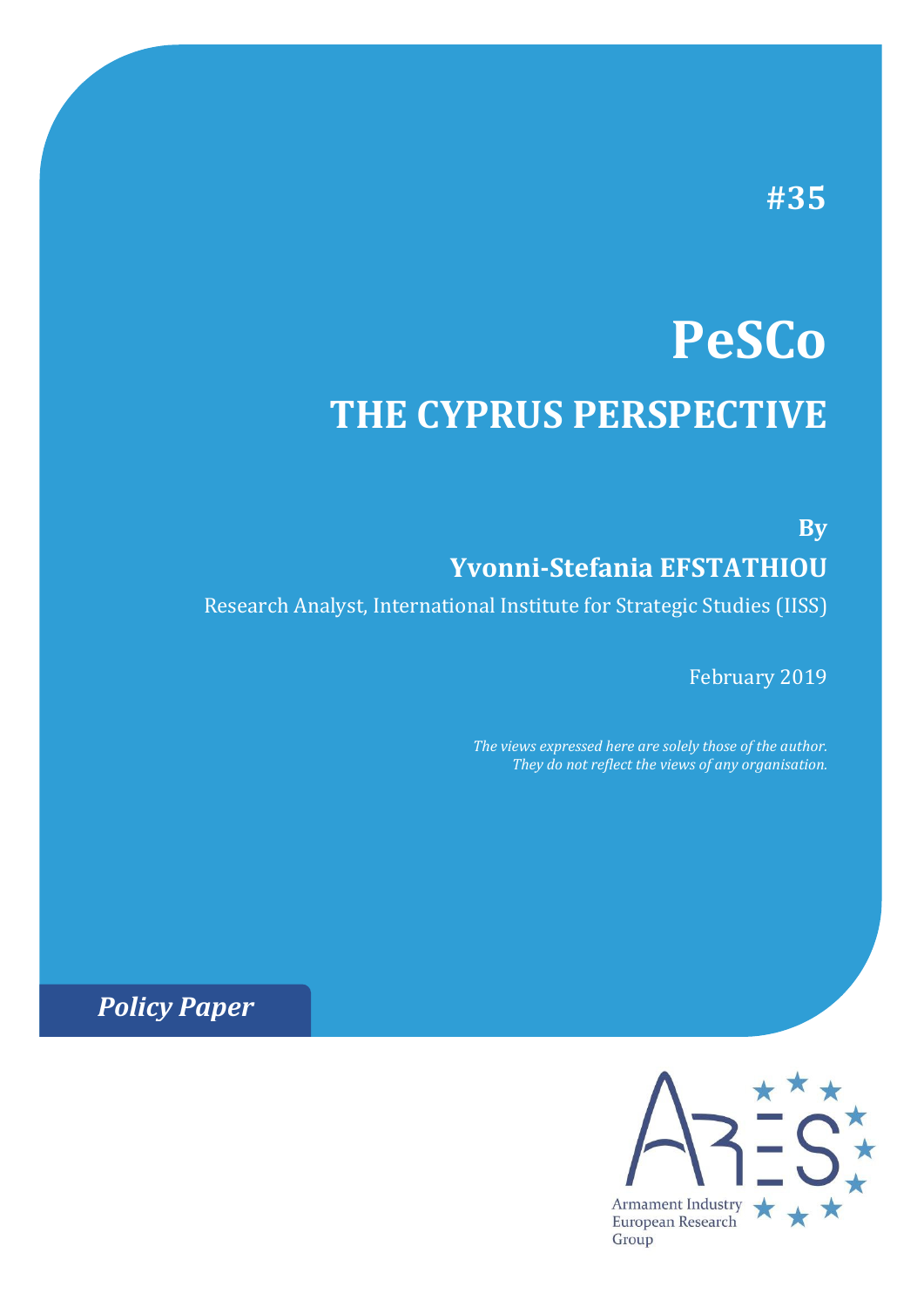#### **ABSTRACT**

This paper aims to shed light on the Cypriot perspective when considering Permanent Structured Cooperation (PeSCo), as it was agreed with the Joint Notification to the Council and the High Representative of the Union for Foreign Affairs and Security Policy by the then twenty-three EU Member States in December 20171. Through PeSCo, Cyprus aims to contribute to the fulfillment of the Union's level of ambition that was defined in the EU Global Strategy in 20161. Nicosia's objective is to develop military capabilities via joint procurement projects with the involvement of its small and medium size enterprises. Although the country acknowledges that it may be too early to evaluate the outcome of the first round of the PeSCo projects, it is in general satisfied with the direction and implementation process of the projects which it is a member of. According to the national approach, third parties could get involved in the initiative, provided that they meet the necessary requirements.

*Keywords:* PESCO, Common Security and Defence Policy, European Defence and Industrial Base, CARD, third-party participation, Cyprus

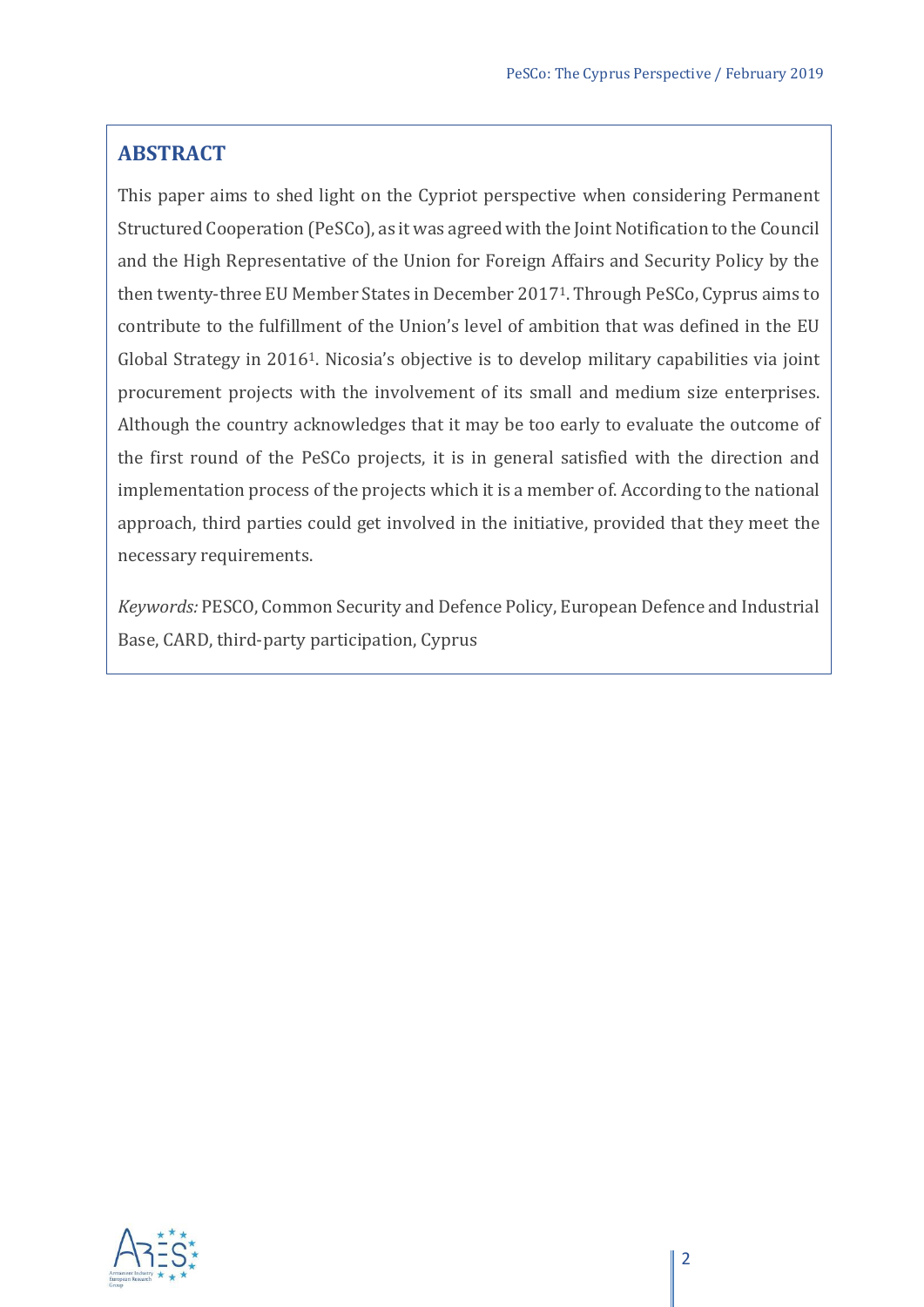#### **NATIONAL PERSPECTIVE ON PESCO: WHAT EXPECTATIONS?**

he national perspective on PeSCo is widely shared across the country's government bodies. It is believed that the impetus for PeSCo emerged from the I also he national perspective on PeSCo is widely shared across the country's government bodies. It is believed that the impetus for PeSCo emerged from the evident need to increase the availability, deployability and inter forces of EU Member States. Nicosia expects PeSCo to have positive effects in those areas and would also help Cyprus overcome capability shortfalls.

According to the Cypriot approach, PeSCo offers an opportunity to contribute to the continent's strategic autonomy, defined as the implementation of the Common Foreign and Security Policy (CFSP) and in particular the Union's Level of Ambition, outlined in the 2016 EU Global Strategy. Meeting the Union's Level of Ambition is in fact defined as a national priority. Furthermore, through PeSCo Cyprus aims to facilitate the development of its defence capabilities by participating in multinational procurement projects and involving its small and medium sized enterprises (SMEs) in the defence sector. The development of military capabilities is of particular importance as it would allow the state to alleviate some of the effects that the 1992 arms embargo has inflicted on the country.

In light of the Turkish invasion of Cyprus in 1974, the international community imposed an arms embargo on the island, with the US having in place restrictions to this day on the export of offensive materiel that includes manufacturing licenses, technical assistance agreements as well as technical and commercial military exports<sup>1</sup>. The public narrative as it has been encapsulated by the President of the Cypriot Republic, along with other government officials, has highlighted how PeSCo could enable them to mitigate the negative impact that those restrictions have had on the country's military capability.

According to Nicosia, PeSCo is a step in the right direction when considering European defence and security. However, for it to work, there are two integral elements that need to be in place. First of all, for PeSCo to be successful and the development of defence capabilities to be achieved through the evolution of joint PESCO projects, ongoing political commitment is necessary from all participating states. In addition, Cyprus highlights that

<span id="page-2-0"></span><sup>&</sup>lt;sup>1</sup> Department of State, 2011. Amendment to the International Traffic in Arms Regulations: Updates to Country Policies, [and Other Changes, Vol. 76, No 152](https://www.pmddtc.state.gov/sys_attachment.do?sysparm_referring_url=tear_off&view=true&sys_id=c1a9d8a0db959b0044f9ff621f961915)

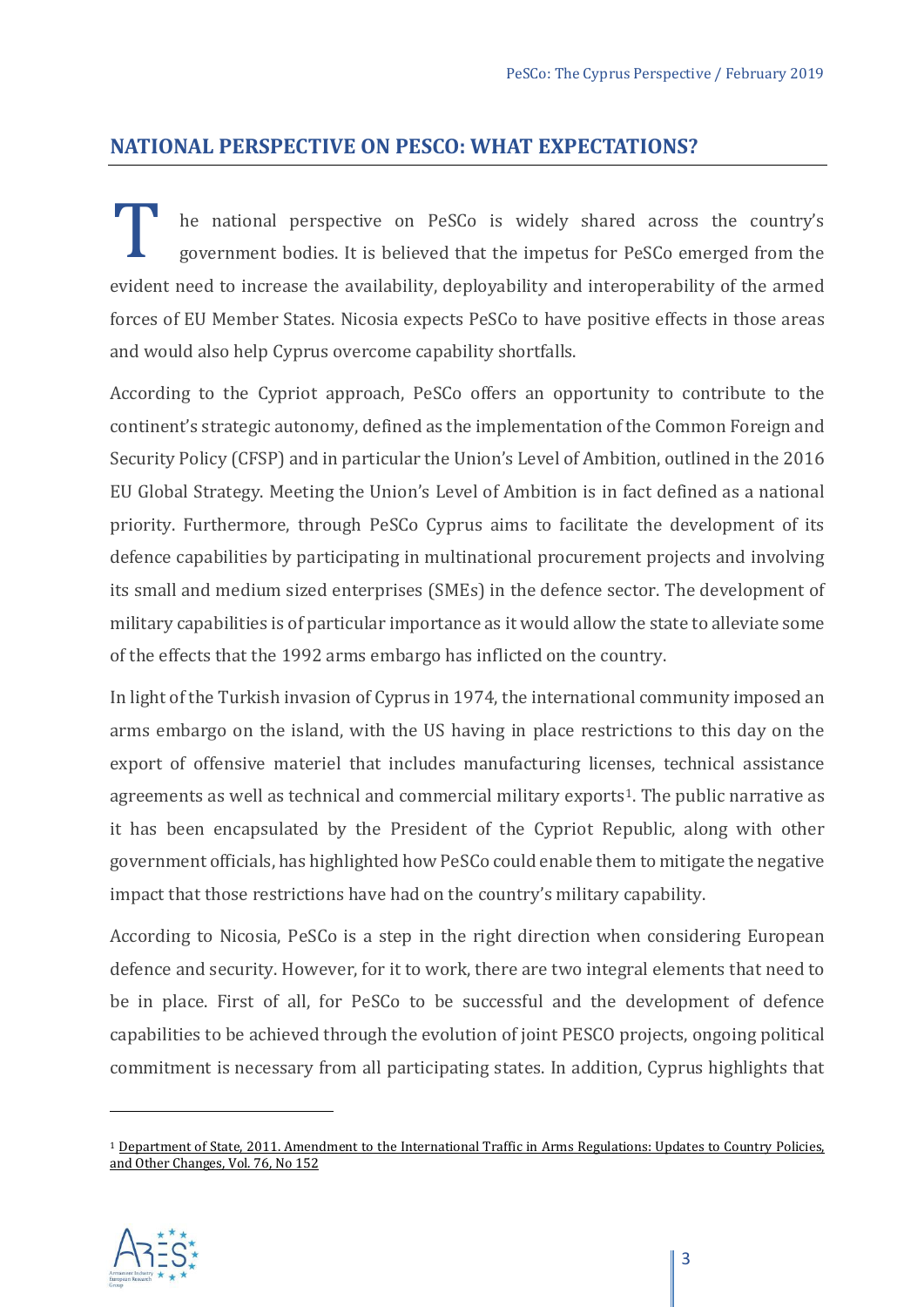in order for PeSCo to prove its worth, it must be strategically communicated to EU citizens. For instance, governments should highlight the involvement of SMEs and the funding they have received by the relevant EU mechanisms, like the EDF. Furthermore, they should emphasise PeSCo's impact on security both internally, in terms of Europeans' security, and externally with regards to stabilisation of areas outside the continent's borders.

## **ASSESSMENT OF THE DIFFERENCES BETWEEN PESCO IN THE LISBON TREATY AND THE DECEMBER AGREEMENT ON PESCO**

#### **PeSCo institutionalization**

PeSCo was established according to Protocol 10 and Article 42 (6) of the Treaty on European Union attached to the Treaty on European Union and to the Treaty on the Functioning of European Union. With regard to the government perspective, the way in which permanent structured cooperation was interpreted by the Joint Notification to the Council of the EU and the High Representative of the Union for Foreign Affairs and Security Policy/Vice President of the European Commission (HRVP) was satisfactory.

According to the national perspective, the involvement of the HRVP, the EU Military Committee and other EU bodies, like the European Defence Agency (EDA), in accordance with Protocol 10, is welcomed and desirable. Cyprus does not oppose PeSCo's institutionalisation, but instead considers the participation of institutions a tool in the evaluation of the projects and an enabler that would facilitate cooperation among the participating states.

For Nicosia, cooperation among the participating states should remain focused on the fulfillment of the set goals, noted in the Notification. Cyprus considers that the inclusive approach implemented gives an opportunity for all participating Member States to develop their defence capabilities and create synergies, potentially giving rise to economies of scale, and thus to the lowering of costs.

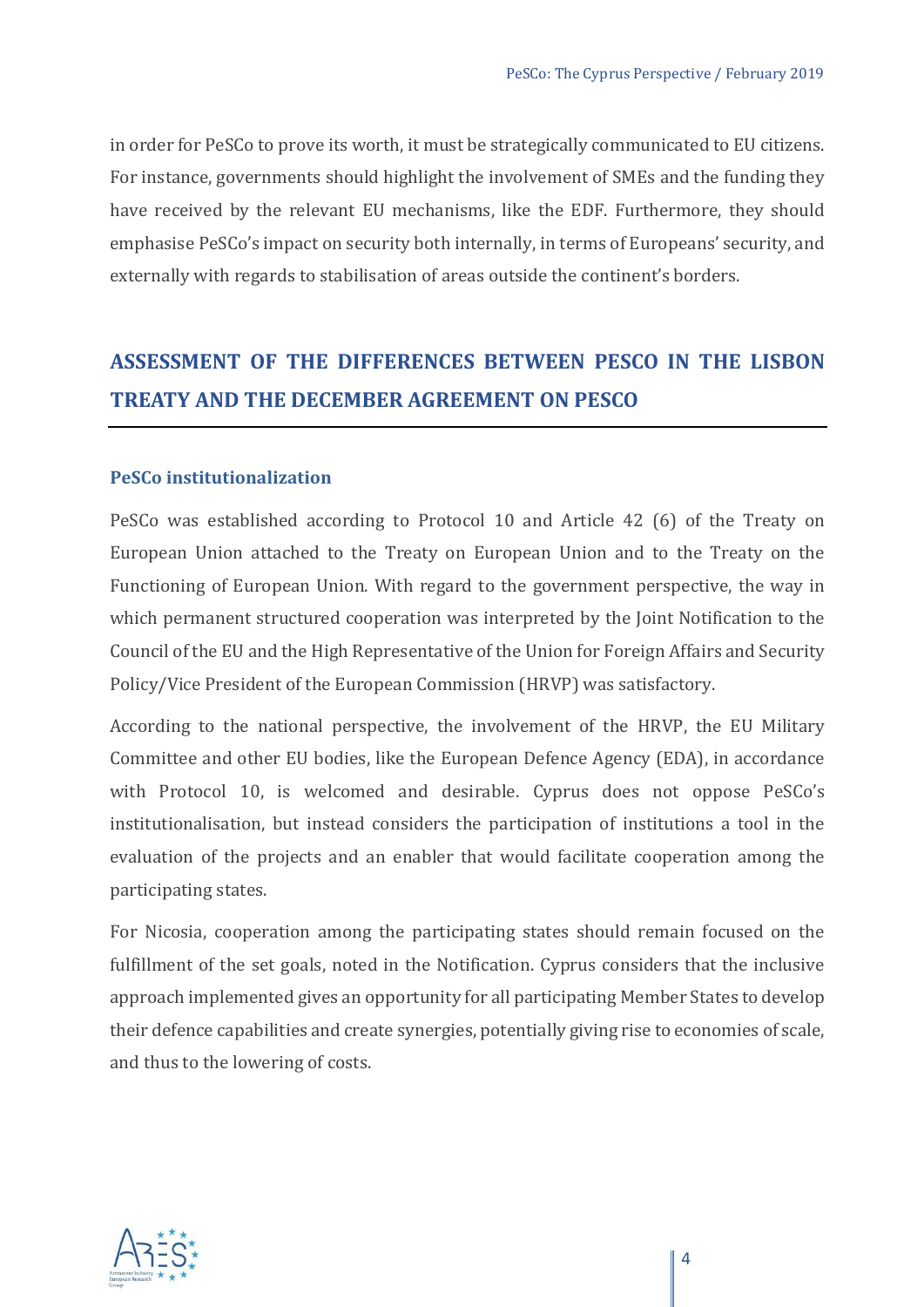#### **Third state participation to PeSCo**

Third states could exceptionally be invited to participate in individual PESCO projects. Cyprus is in favour of third party participation in PESCO projects, if such participation would be an added value to the project, mainly in terms of expertise. Indeed, from a national point of view, third party participation should be conditioned by the ability of third party states to secure a Security Agreement with the EU, an Administrative Arrangement with the EDA, as well prove that they share EU common values and their alignment to the CFSP. In particular, Mr Savvas Angelides, the state's Defence Minister referred to a Security Intelligence Exchange of Classified Information of those states with the EU and a technical arrangement with the EDA[2.](#page-4-0)

Judging by Nicosia's requirements in the draft decision establishing "the general conditions under which third States could be invited to participate in individual PESCO projects"[3](#page-4-1), most of them are being addressed. For instance, third parties would be invited to participate in projects, following a unanimous decision by all participating project Member States. Additionally, similar to what Cyprus desires, they would have to formally sign an administrative agreement with the EDA and a secure information exchange agreement, as well as share the values of the CFSP. Nevertheless, third parties will not be obliged to formally sign up to uphold PeSCo's commitments and will be unable to place limitations on the future use of jointly developed capabilities under PeSCo, a point that clashes with the Defence Minister's view on making the technologies and capabilities developed within the framework available to the EU and all its members<sup>[4](#page-4-2)</sup>.

#### **WHAT TYPE OF PROJECTS FOR PESCO?**

According to the Cypriot perspective PeSCo projects should focus on the development of defence capabilities that are required to meet the Union's Level of Ambition with a view to the most demanding missions, as they were defined in the EU Global Strategy that was

<span id="page-4-2"></span><span id="page-4-1"></span><sup>4</sup> [Cyprus Mail, 2018. Defence Minister sets preconditions for third country participation in PESCO programs](https://cyprus-mail.com/2018/08/31/defence-minister-sets-preconditions-for-third-country-participation-in-pesco-programs/)



<span id="page-4-0"></span><sup>2</sup> Cyprus Mail, 2018. Defence Minister sets preconditions for third country participation in PESCO programs

<sup>&</sup>lt;sup>3</sup> [Exit, le Royaume-Uni pourra participer à la PESCO. Vers un accord sur la participation des pays tiers](http://europes.fr/exit-le-royaume-uni-pourra-participer-a-la-pesco-vers-un-accord-sur-la-participation-des-pays-tiers/)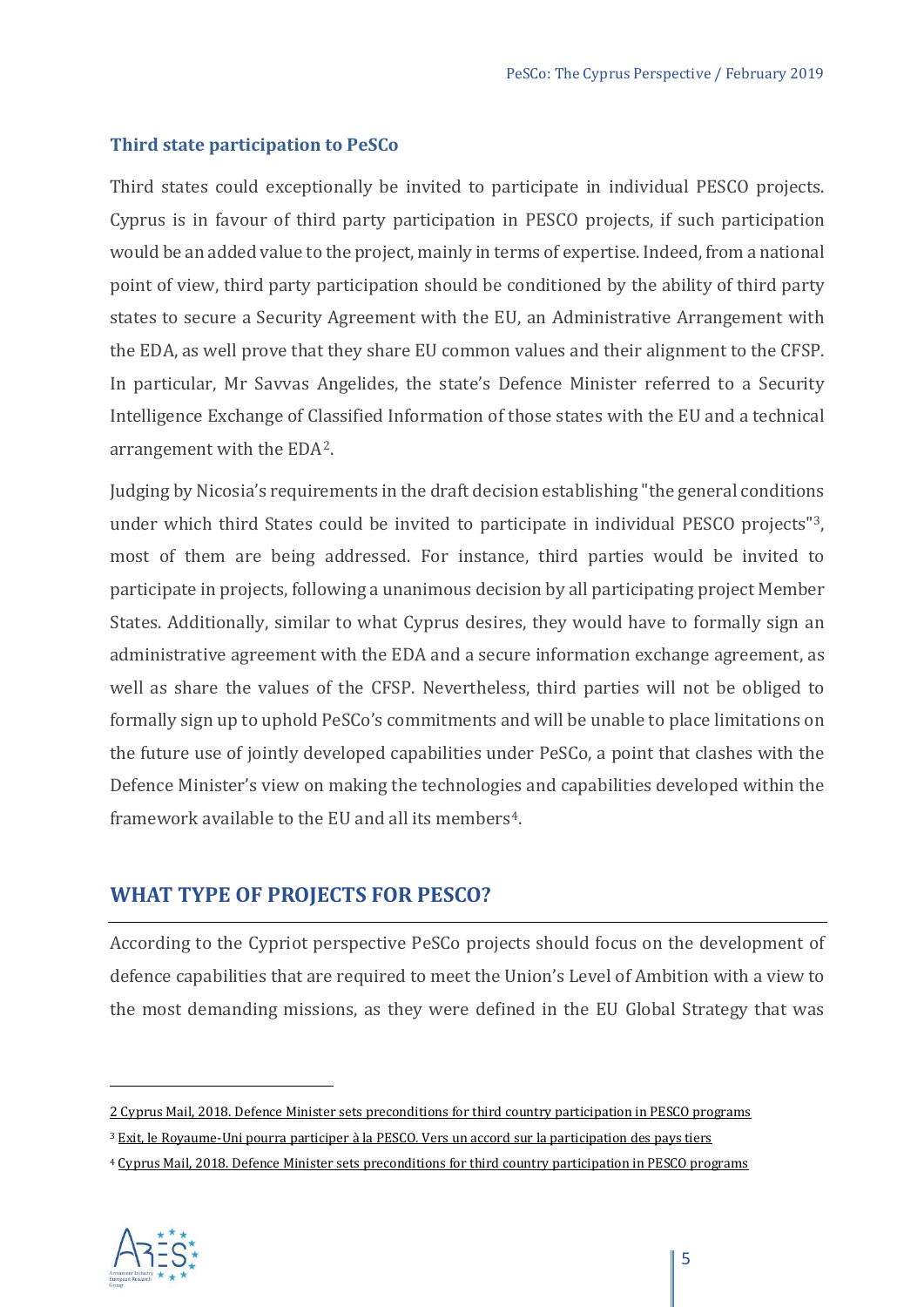adopted in 2016. The PESCO National Implementation Plan, which will be reviewed in the framework of the annual budget, will assist in the implementation of the commitments agreed and recorded in the Plan. According to Cyprus, it is important to develop national military capabilities that are in line with the EU Capability Development Plan and the Requirements Catalogue 2017 (RC17). In this way, Nicosia expects to take advantage of the synergies and thus of the potential economies of scales. When deciding upon projects, Cyprus is not obliged to consider the NATO Defence Planning Process, since it is not a Member of the Alliance. Nevertheless, in an effort to avoid duplication Nicosia appears willing to bear it in mind should it also address its requirements.

Despite the fact that government officials acknowledge that for PeSCo to yield the anticipated results a long time is required, Cyprus was pleased with the first round of PeSCo projects that was agreed in December 2017. Cyprus participates in a number of projects within the framework depending on its financial and operational capabilities. Nicosia is a participating member in the following nine projects in total, signing up for five in the first round of projects adopted in March and three additional projects, as they were adopted in December 2018. The country is ranked among the top eight states in terms of participation<sup>[5](#page-5-0)</sup>, with around sixty percent of the Member States statistically taking part on average in just over 7 projects.

|  |  |  | Table 1: Cyprus's participation in PeSCo projects |  |  |  |
|--|--|--|---------------------------------------------------|--|--|--|
|--|--|--|---------------------------------------------------|--|--|--|

| EUFOR Crisis Response Operation Core (EUFOR CROC)                                |  |  |  |  |
|----------------------------------------------------------------------------------|--|--|--|--|
| Network of logistic Hubs in Europe and support to Operations                     |  |  |  |  |
| Military Mobility                                                                |  |  |  |  |
| Upgrade of Maritime Surveillance                                                 |  |  |  |  |
| Cyber Threats and Incidents Response and Information Sharing Platform            |  |  |  |  |
| Joint EU Intelligence School                                                     |  |  |  |  |
| EU Beyond Lime of Sight (BLOS) Land Battlefield Missile System                   |  |  |  |  |
| One Deployable Special Operations Forces (SOF) Tactical Command and Control (C2) |  |  |  |  |
| Command Post (CP) for Small Joint Operations (SJO) - (SOCC) for SJO              |  |  |  |  |

<span id="page-5-0"></span><sup>5</sup> Italy is leading with France, Spain, Greece, Germany, Netherlands and Belgium following.

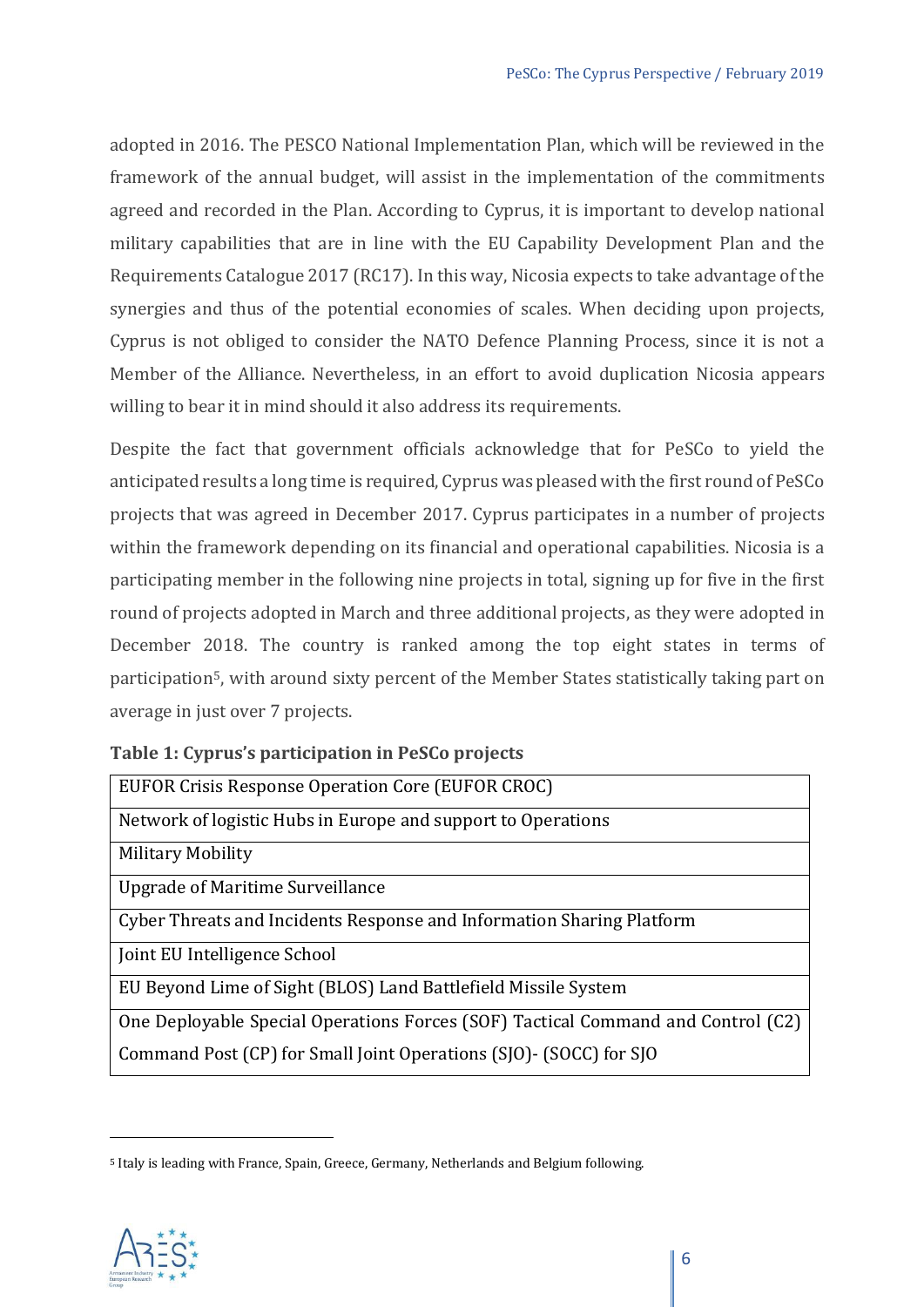Although the consolidated report on the implementation of the PESCO Projects is still pending, Cyprus believes that the projects it participates in are developing in the right direction. In general, the state argues that the nature of the projects adopted respond to its expectations. On a national level, Cyprus was content with the inclusion of projects on forces' preparation as well as on the maritime and cyber domain. For example, in light of disputes sparked by oil and gas exploration in the area, projects in the maritime domain are of particular importance to the island. On a European level, Nicosia believes that the two rounds of projects satisfy some of the defence capability needs that were identified in Requirements Catalogue 2017 (RC17), the Progress Catalogue and the Capability Development Plan, like for example *Military Mobility, Cyber Cooperation and Harbour Protection*[6](#page-6-0). The RC17 identifies the military capability requirements for CSDP stemming from the EU Level of Ambition as agreed by the Council in November 2016. In Cyprus's view the projects should address European shortfalls and avoid duplication, upholding in other words the single set of forces principle of NATO. The MoD has echoed that the technologies and capabilities developed within PeSCo should be available to the EU Member States[7](#page-6-1).

#### **PeSCo and the Cyprus's Defence Industrial Base**

Cyprus has little in the way of domestic defence industry, with no ability to design and manufacture modern equipment for its armed forces. Nevertheless, the country seeks to incorporate its national SMEs in the development of collaborative military capability projects with other EU members. According to the Cypriot MoD one of the most prominent national R&D centres is the KIOS Research and Innovation Centre of Excellence at the University of Cyprus. KIOS conducts multidisciplinary research and innovation in the area of Information and Communication Technologies (ICT) with emphasis on the monitoring, control, security and management of critical infrastructure systems.

Although the government anticipates that PESCO would benefit its national defence industry, the effect would be marginal given its size. Given the absence of credible large national companies to lead on capability projects, it could be challenging for the national

<span id="page-6-1"></span><span id="page-6-0"></span><sup>7</sup> [Cyprus Mail, 2018. Defence Minister sets preconditions for third country participation in PESCO programs](https://cyprus-mail.com/2018/08/31/defence-minister-sets-preconditions-for-third-country-participation-in-pesco-programs/)



<sup>6</sup> [2018 EU Capability Development Priorities, EDA Europa](https://www.eda.europa.eu/docs/default-source/eda-factsheets/2018-06-28-factsheet_cdpb020b03fa4d264cfa776ff000087ef0f)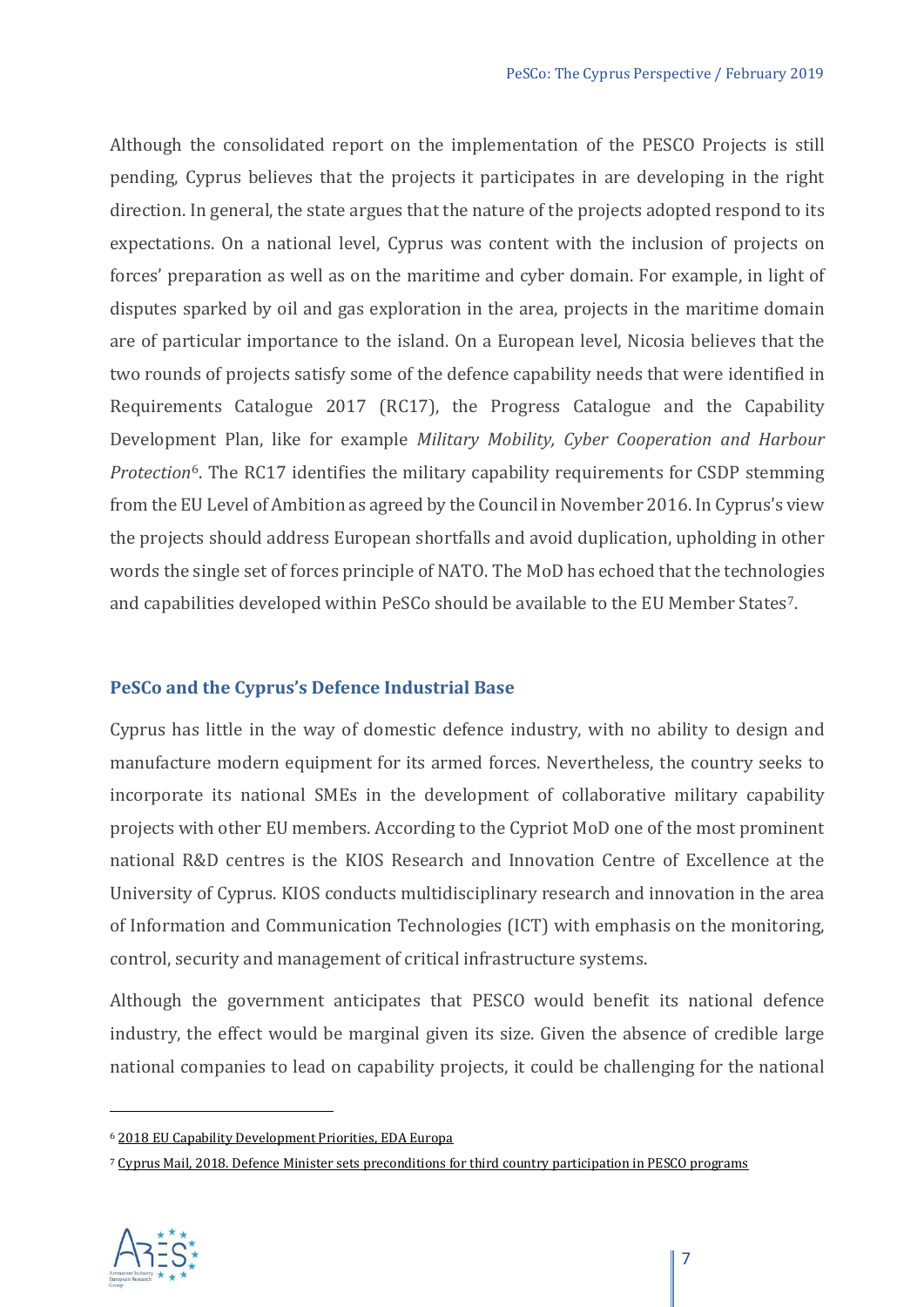industry to get involved even though the European Defence Fund (EDF) encourages their participation through additional funding. Nevertheless, by participating in joint projects, Cyprus would, at the very least, have the opportunity to learn from other participating Member States and thus enhance its own capacity.

#### **LINKS BETWEEN PESCO AND THE EDF, CARD AND FNC**

According to the Cypriot perspective, PeSCo should be connected with the European Defence Fund (EDF), the Coordinated Annual Review on Defence (CARD) and even the Framework Nation Concept developed with NATO (FNC). According to Cyprus, the EDF should be linked with PeSCo because it is a mechanism that could act as an enabler for project development. Similarly, Cyprus believes that CARD should also be linked with the endeavour, since it assists in identifying opportunities for cooperation and broaden the synergies between Member States and therefore has the potential to address capability shortfalls and reduce costs. CARD has also the potential of acting as a tool that keeps countries under scrutiny and assesses the implementation of the National PeSCo Implementation Plan. Finally, from a national perspective, PESCO could be linked to FNC developed by NATO, despite the fact that Cyprus does not belong to the Transatlantic alliance, in order to avoid the duplication of efforts. Cyprus believes in the single force principle, should it not limit its procurement priorities.

The expectations generated by the EDF have been, indeed, significant for PeSCo. After the interim common funding for preparatory action on defence research and technology (90 million EUR) and development of military equipment (500 million EUR) until 2020, the Commission's proposal for the next Multiannual Financial Framework for the 2021-27 period channels around  $\epsilon$ 13 billion in total to the EDF<sup>[8](#page-7-0)</sup>. Although common funding will neither benefit all projects under the PeSCo umbrella nor cover all their associated costs, Nicosia believes the European Defense Fund should be exploited by the Member States in PeSCo to enhance financial contributions while producing state-of-the-art defence

<span id="page-7-0"></span><sup>&</sup>lt;sup>8</sup> Efstathiou, Y., 2018. European defence spending gets a boost from the EU. The Military Balance Blog

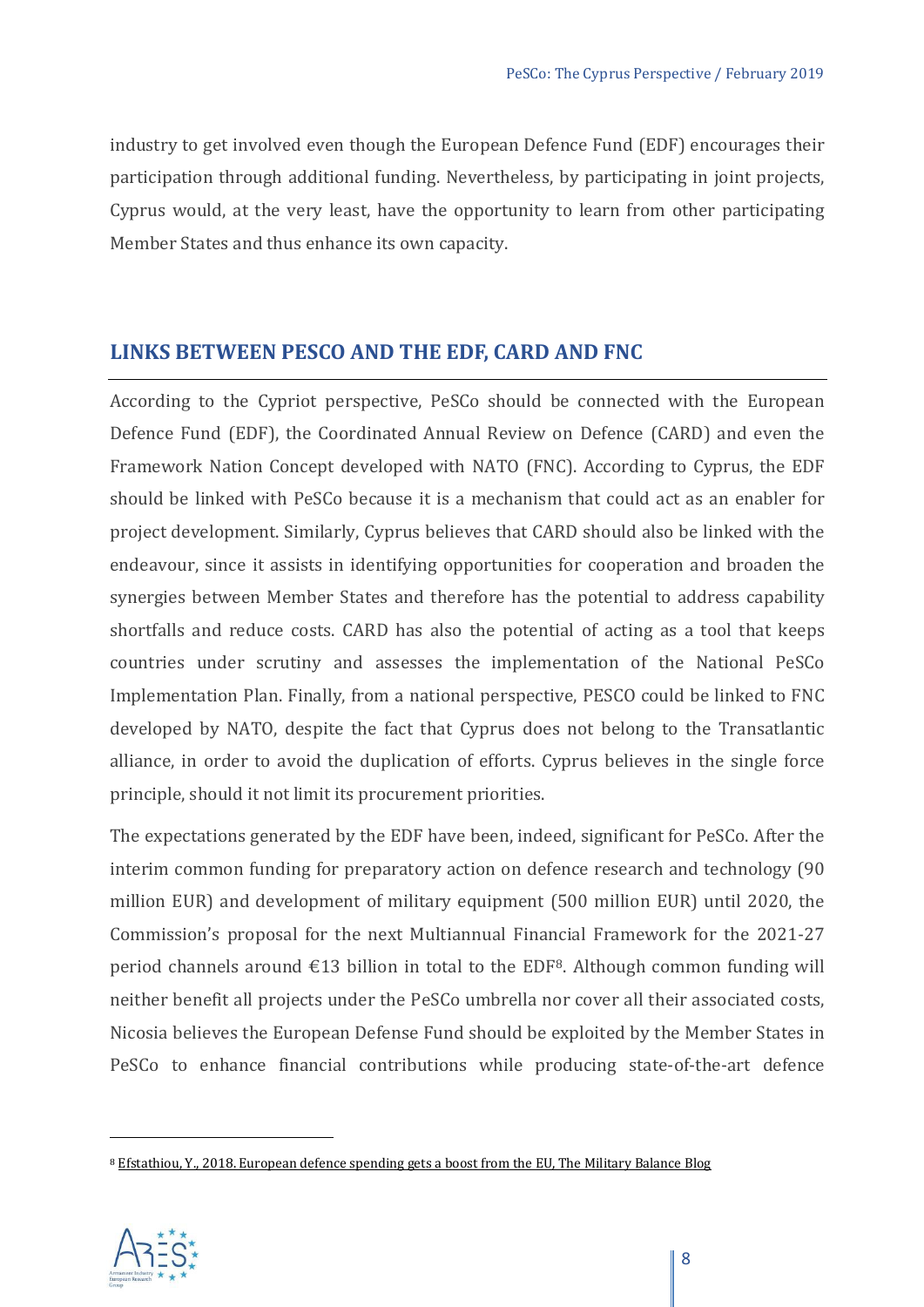technology and equipment. Cyprus believes it is, however, too early to conclude whether EDF funding will be enough, since the cost of any PeSCo project has not been estimated.

## **CONSEQUENCES OF PESCO AND OTHER EFFORTS REGARDING CSDP ON THE GOVERNANCE OF CSDP**

Further to the active participation in PeSCo, Cyprus contributes personnel to CSDP operations/missions and to the various EU institutions (EEAS, EUMS, ESDC) and retains a standby Battle group in the framework of HELBROC, along with Greece, Bulgaria, Romania, Serbia and Ukraine aiming to reinforce the Common Security and Defence Policy.

Cyprus has proven its longstanding determination to promote education, training and a European defence culture by hosting major training events of the European Security and Defense College such as High-Level Course and CSDP Orientation Course that assist the efforts to build up and develop a European security and defence community, which contribute to the further development of CSDP.

Cyprus does not foresee any immediate consequences on the governance nor on the operational capability of Member States in delivering their CSDP aspirations due to the establishment of PeSCo. Nevertheless, Nicosia still sees the value of this European endeavour as an opportunity to acquire defence capabilities for the fulfilment of the EU level of ambition and to maintain and secure the autonomy of the EU.

#### **IMPACT AND COHERENCE OF PESCO ON SUBREGIONAL INITIATIVES**

Cyprus is not part of any defence cooperation agreement that aims to develop joint capabilities and therefore is unable to bring those projects under the PeSCo umbrella. Nor does Nicosia take part in any regional security and defence initiatives that could potentially enhance or detract from the current European effort.

Nevertheless, Cyprus welcomes the French European Intervention Initiative (EI2) as an autonomous initiative, separated from the EU and PeSCo. It highlights, however, how a strong link between EI2 and PeSCo could be potentially established to avoid duplication of efforts.

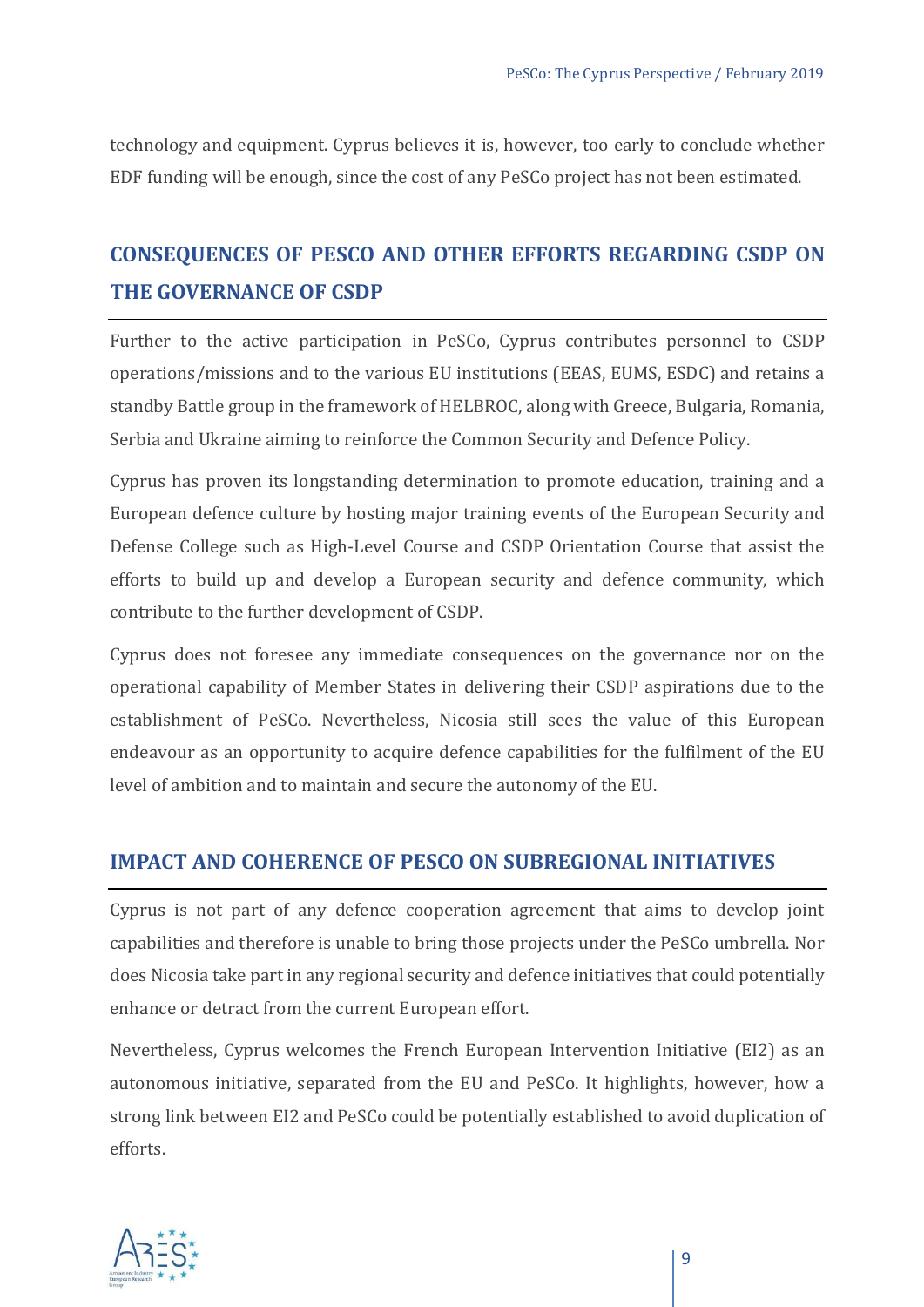#### **CONCLUSION**

This paper presented the Cypriot approach to PeSCo. According to Nicosia, its aims are twofold; contribute to the fulfilment of the Union's Level of Ambition and develop military capabilities that could potentially alleviate some of the effects of the arms embargo that was imposed on it in 1974. Cyprus welcomes the institutionalisation of the initiative as it perceives it as an enabler for cooperation among participating Member States. For the initiative to be successful, it is believed that ongoing political commitment is required from all participating states. Yet for PeSCo to prove its value, it must be strategically communicated to EU citizens through concrete and tangible results. In the view of Cyprus, the projects should focus on the development of defence capabilities that are needed for the fulfilment of the EU level of Ambition with a view to the most demanding missions. Although the first round of projects was only announced in December 2017 and capabilities as well as operational initiatives require time to materialise, Cyprus is satisfied with both the direction and the nature of the projects. Nicosia identifies as necessary elements for a smooth PeSCo development the sound and stable political commitment by Member States and availability of funds. Finally, the island welcomes the connection between PeSCo and the European Defence Fund, the Coordinated Annual Review on Defence and the Framework Nation Concept, despite the fact that Nicosia is not a Member States of NATO.